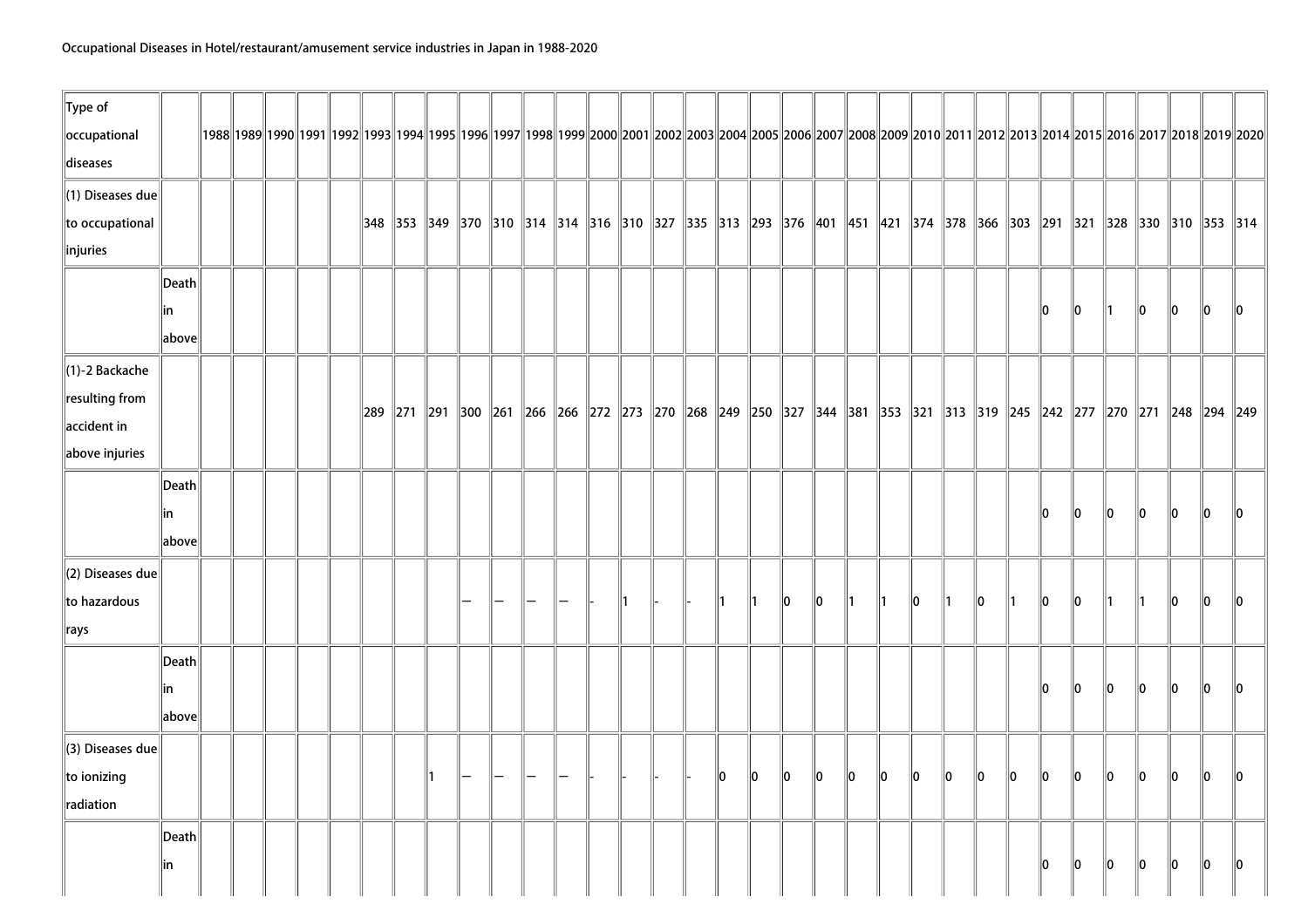|                              | $\ $ above $\ $       |  |  |                |                                                |         |   |                   |                |                |                |          |                          |               |               |                |               |               |            |                |        |         |    |                |                |          |          |                |          |             |                |
|------------------------------|-----------------------|--|--|----------------|------------------------------------------------|---------|---|-------------------|----------------|----------------|----------------|----------|--------------------------|---------------|---------------|----------------|---------------|---------------|------------|----------------|--------|---------|----|----------------|----------------|----------|----------|----------------|----------|-------------|----------------|
| $\ $ (4) Diseases due        |                       |  |  |                |                                                |         |   |                   |                |                |                |          |                          |               |               |                |               |               |            |                |        |         |    |                |                |          |          |                |          |             |                |
| $\ $ to abnormal             |                       |  |  |                |                                                | $\ 2\ $ | - | $\ 2\ $           | $\mathsf{l}-$  | Ξ.             |                |          |                          |               | $\ 2\ $       | ∥1             | $\parallel$ 1 | 10            | 10         | ∥1             | 10     | 10      | 10 | 10             | 10             | 10       | 3        | 11             | 10       | 11.         | $\parallel$ 1  |
| atmospheric                  |                       |  |  |                |                                                |         |   |                   |                |                |                |          |                          |               |               |                |               |               |            |                |        |         |    |                |                |          |          |                |          |             |                |
| $\ $ pressure                |                       |  |  |                |                                                |         |   |                   |                |                |                |          |                          |               |               |                |               |               |            |                |        |         |    |                |                |          |          |                |          |             |                |
|                              | $ \mathsf{Death} $    |  |  |                |                                                |         |   |                   |                |                |                |          |                          |               |               |                |               |               |            |                |        |         |    |                |                |          |          |                |          |             |                |
|                              | in                    |  |  |                |                                                |         |   |                   |                |                |                |          |                          |               |               |                |               |               |            |                |        |         |    |                | 10             | 10       | 10       | 10             | 10       | 10          | 10             |
|                              | above                 |  |  |                |                                                |         |   |                   |                |                |                |          |                          |               |               |                |               |               |            |                |        |         |    |                |                |          |          |                |          |             |                |
| $\ $ (5) Diseases due        |                       |  |  |                |                                                |         |   |                   |                |                |                |          |                          |               |               |                |               |               |            |                |        |         |    |                |                |          |          |                |          |             |                |
| to abnormal                  |                       |  |  | $\parallel$ 95 | $\parallel$ 144 $\parallel$ 104 $\parallel$ 84 |         |   | $\parallel$ 16    | $\parallel$ 51 | $\parallel$ 51 | $\parallel$ 73 | $\ 62\ $ | $\ 62\ $                 | $\vert$ 69    | 53            | $\parallel$ 53 | 53            | $\vert$ 62    | $\vert$ 64 | $\parallel$ 51 | $\ 68$ | $\ $ 65 | 86 | $\parallel$ 71 | 66             | $\ 69\ $ | $\ 66\ $ | $\parallel$ 53 | 123   96 |             | $\parallel$ 98 |
| $\parallel$ temperature      |                       |  |  |                |                                                |         |   |                   |                |                |                |          |                          |               |               |                |               |               |            |                |        |         |    |                |                |          |          |                |          |             |                |
|                              | $\vert$ Death $\vert$ |  |  |                |                                                |         |   |                   |                |                |                |          |                          |               |               |                |               |               |            |                |        |         |    |                |                |          |          |                |          |             |                |
|                              | in                    |  |  |                |                                                |         |   |                   |                |                |                |          |                          |               |               |                |               |               |            |                |        |         |    |                | 10             |          | 10       | 10             | 10       | $ 2\rangle$ | 10             |
|                              | above                 |  |  |                |                                                |         |   |                   |                |                |                |          |                          |               |               |                |               |               |            |                |        |         |    |                |                |          |          |                |          |             |                |
| $\ $ (5)-2 Heat              |                       |  |  |                |                                                |         |   |                   |                |                |                |          |                          |               |               |                |               |               |            |                |        |         |    |                |                |          |          |                |          |             |                |
| stroke in above              |                       |  |  |                |                                                |         |   |                   |                |                |                |          |                          |               |               |                |               |               |            |                |        |         |    |                | $\parallel$ 17 | $\ $ 26  | $\ 22\ $ | ∥18            | 66       | 47          | $\parallel$ 45 |
| abnormal                     |                       |  |  |                |                                                |         |   |                   |                |                |                |          |                          |               |               |                |               |               |            |                |        |         |    |                |                |          |          |                |          |             |                |
| $\parallel$ temperature      |                       |  |  |                |                                                |         |   |                   |                |                |                |          |                          |               |               |                |               |               |            |                |        |         |    |                |                |          |          |                |          |             |                |
|                              | $\vert$ Death $\vert$ |  |  |                |                                                |         |   |                   |                |                |                |          |                          |               |               |                |               |               |            |                |        |         |    |                |                |          |          |                |          |             |                |
|                              | in                    |  |  |                |                                                |         |   |                   |                |                |                |          |                          |               |               |                |               |               |            |                |        |         |    |                | 10             | ∥1       | 10       | 10             | 10       | 12          | 10             |
|                              | above                 |  |  |                |                                                |         |   |                   |                |                |                |          |                          |               |               |                |               |               |            |                |        |         |    |                |                |          |          |                |          |             |                |
| $\parallel$ (6) Ear diseases |                       |  |  |                |                                                |         |   |                   |                | -              |                |          |                          |               | 10            | 10             | $\ 0\ $       | 10            | ∥1         | 11             | 10     | llo     |    | llo            | llo            | ∥o       | $\ 0\ $  | 10             | 10       | 10          | ∥1             |
| due to noise                 |                       |  |  |                |                                                |         |   |                   |                |                |                |          |                          |               |               |                |               |               |            |                |        |         |    |                |                |          |          |                |          |             |                |
|                              | $\ $ Death $\ $       |  |  |                |                                                |         |   |                   |                |                |                |          |                          |               |               |                |               |               |            |                |        |         |    |                |                |          |          |                |          |             |                |
|                              | ∥in                   |  |  |                |                                                |         |   |                   |                |                |                |          |                          |               |               |                |               |               |            |                |        |         |    |                | 10             | ∥o       | $\ 0\ $  | 10             | 10       | 10          | 10             |
|                              | above                 |  |  |                |                                                |         |   |                   |                |                |                |          |                          |               |               |                |               |               |            |                |        |         |    |                |                |          |          |                |          |             |                |
| $\Vert$ (7) Diseases due     |                       |  |  |                |                                                |         |   |                   |                |                |                |          |                          |               |               |                |               |               |            |                |        |         |    |                |                |          |          |                |          |             |                |
| $\ $ to factors other        |                       |  |  |                |                                                |         | - | $\qquad \qquad -$ | ∥1             | 11             |                | $\ 2\ $  | $\parallel$ <sub>2</sub> | $\parallel$ 3 | $\parallel$ 0 | $\parallel$ 1  | 4             | $\parallel$ 2 | 14         | 3              | 2      | ∥1      | ∥1 | ∥1             | ∥1             | 11       | ∥1       | 11             | 2        | 5           | $\parallel$ 1  |
| than (2) to (6)              |                       |  |  |                |                                                |         |   |                   |                |                |                |          |                          |               |               |                |               |               |            |                |        |         |    |                |                |          |          |                |          |             |                |
|                              | $\ $ Death $\ $       |  |  |                |                                                |         |   |                   |                |                |                |          |                          |               |               |                |               |               |            |                |        |         |    |                |                |          |          |                |          |             |                |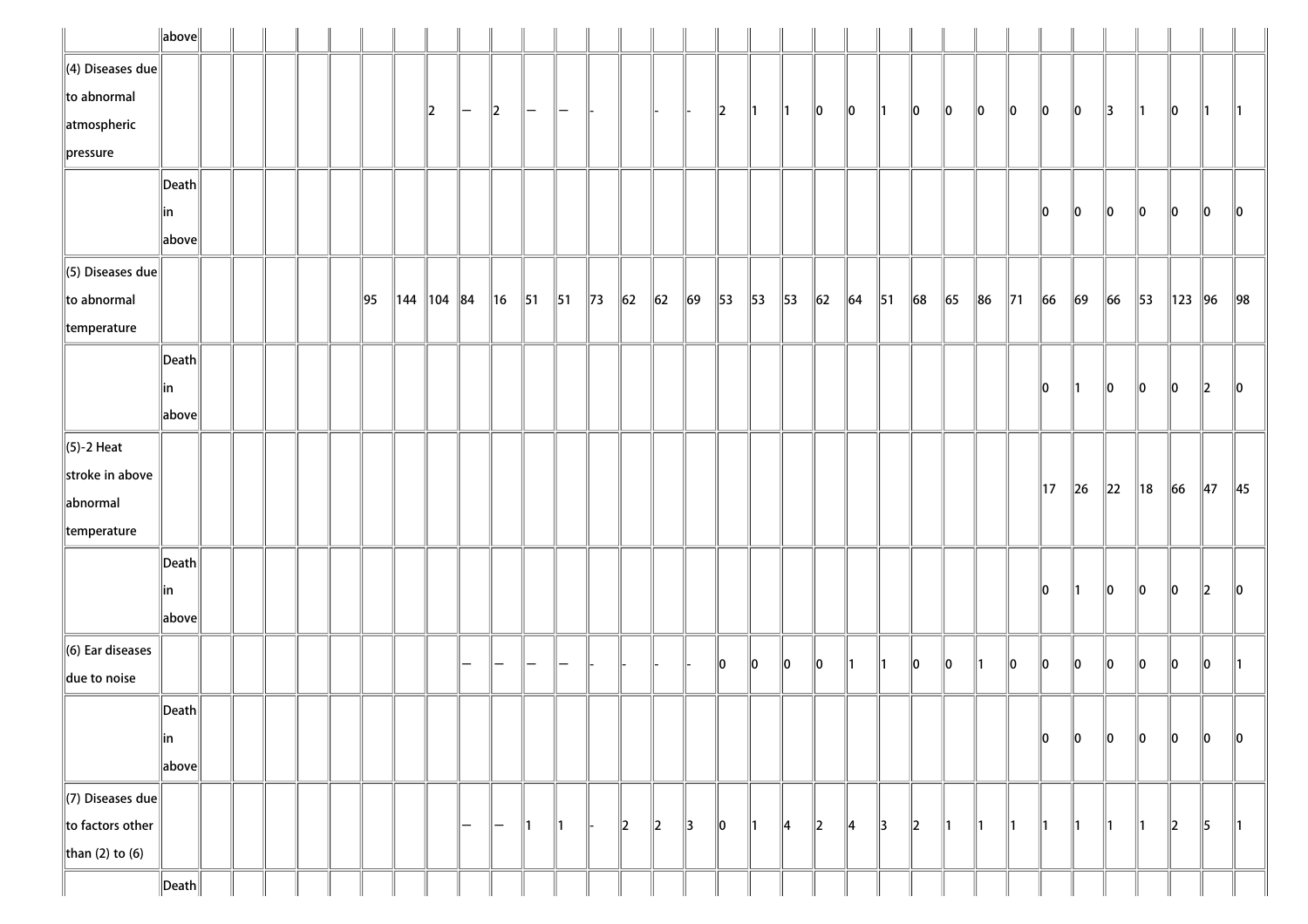|                                        | $\ $ in<br>above      |  |  |               |               |                |               |               |               |               |                |                |               |                |                |           |                |                |           |               |         |         |       |               | 10      | 10      | $\ 0\ $        | $\ 0\ $  | $\ 0\ $       | 10             | $\mathsf{I}$ 10 |
|----------------------------------------|-----------------------|--|--|---------------|---------------|----------------|---------------|---------------|---------------|---------------|----------------|----------------|---------------|----------------|----------------|-----------|----------------|----------------|-----------|---------------|---------|---------|-------|---------------|---------|---------|----------------|----------|---------------|----------------|-----------------|
| $\ $ (8) Diseases of<br>locomotion and |                       |  |  |               |               |                |               |               |               |               |                |                |               |                |                |           |                |                |           |               |         |         |       |               |         |         |                |          |               |                |                 |
| internal organs                        |                       |  |  | $\parallel$ 2 | 13            | ∥1             | 6             | $\parallel$ 4 | ∥9            | ∥9            | $\parallel$ 15 | 8              | $\parallel$ 9 | 8              | 14             | ∥9        | 17             | 17             | 13        | 14            | 14      | $\ 6$   | $\ 6$ | $\parallel$ 3 | 15      | 6       | $\ 2\ $        | 5        | $\ 8$         | $\ 6$          | $\ 9$           |
| $\ $ due to heavy<br>and excessive     |                       |  |  |               |               |                |               |               |               |               |                |                |               |                |                |           |                |                |           |               |         |         |       |               |         |         |                |          |               |                |                 |
| work load                              |                       |  |  |               |               |                |               |               |               |               |                |                |               |                |                |           |                |                |           |               |         |         |       |               |         |         |                |          |               |                |                 |
|                                        | $\vert$ Death $\vert$ |  |  |               |               |                |               |               |               |               |                |                |               |                |                |           |                |                |           |               |         |         |       |               |         |         |                |          |               |                |                 |
|                                        | ∥in                   |  |  |               |               |                |               |               |               |               |                |                |               |                |                |           |                |                |           |               |         |         |       |               | 10      | 10      | $\ 0\ $        | $\ 0\ $  | $\ 0\ $       | $\ 0\ $        | 10              |
|                                        | above                 |  |  |               |               |                |               |               |               |               |                |                |               |                |                |           |                |                |           |               |         |         |       |               |         |         |                |          |               |                |                 |
| $\left\  (9) \right\ $                 |                       |  |  |               |               |                |               |               |               |               |                |                |               |                |                |           |                |                |           |               |         |         |       |               |         |         |                |          |               |                |                 |
| Occupational                           |                       |  |  |               |               |                |               |               |               |               |                |                |               |                |                |           |                |                |           |               |         |         |       |               |         |         |                |          |               |                |                 |
| lower back pain                        |                       |  |  |               |               |                |               |               |               |               |                |                |               |                |                |           |                |                |           |               |         |         |       |               |         |         |                |          |               |                |                 |
| $\left\ $ excluding that               |                       |  |  | ∥9            | $\parallel$ 3 | $\parallel$ 12 | $\ 8$         | $\parallel$ 3 | $\parallel$ 1 | $\parallel$ 1 | $\parallel$ 5  | $\vert$ 6      | $\ 2\ $       | $\vert$ 6      | $\parallel$ 1  | $\vert$ 2 | $\vert$ 2      | $\ 2\ $        | $\vert$ 6 | $\parallel$ 4 | $\ 2\ $ | $\ 2\ $ | 4     | $\parallel$ 5 | 13      | ∥1      | 13             | $\ 2\ $  | $\parallel$ 4 | 13             | $\parallel$ 4   |
| $\ $ caused by                         |                       |  |  |               |               |                |               |               |               |               |                |                |               |                |                |           |                |                |           |               |         |         |       |               |         |         |                |          |               |                |                 |
| occupational                           |                       |  |  |               |               |                |               |               |               |               |                |                |               |                |                |           |                |                |           |               |         |         |       |               |         |         |                |          |               |                |                 |
| $\ $ injuries                          |                       |  |  |               |               |                |               |               |               |               |                |                |               |                |                |           |                |                |           |               |         |         |       |               |         |         |                |          |               |                |                 |
|                                        | $\vert$ Death $\vert$ |  |  |               |               |                |               |               |               |               |                |                |               |                |                |           |                |                |           |               |         |         |       |               |         |         |                |          |               |                |                 |
|                                        | ∥in                   |  |  |               |               |                |               |               |               |               |                |                |               |                |                |           |                |                |           |               |         |         |       |               | 10      | 10      | lo.            | llo.     | llo.          | 10             | 10              |
|                                        | above                 |  |  |               |               |                |               |               |               |               |                |                |               |                |                |           |                |                |           |               |         |         |       |               |         |         |                |          |               |                |                 |
| $\ $ (10) Diseases                     |                       |  |  |               |               |                |               |               |               |               |                |                |               |                |                |           |                | ∥o             | 10        | ∥o            | 10      | 10      | 10    | 10            | $\ 0\ $ | 10      | $\ _0$         | $\ _0$   | $\ _0$        | $\ _0$         | $\ 0\ $         |
| $\ $ due to vibration                  |                       |  |  |               |               |                | —             | 11.           | -             | —             |                |                |               |                | 10             | 10        | 10             |                |           |               |         |         |       |               |         |         |                |          |               |                |                 |
|                                        | $\ $ Death $\ $       |  |  |               |               |                |               |               |               |               |                |                |               |                |                |           |                |                |           |               |         |         |       |               |         |         |                |          |               |                |                 |
|                                        | ∥in                   |  |  |               |               |                |               |               |               |               |                |                |               |                |                |           |                |                |           |               |         |         |       |               | $\ 0\ $ | $\ 0\ $ | $\ 0\ $        | $\ 0\ $  | $\ _0$        | $\ 0\ $        | $\ 0\ $         |
|                                        | above                 |  |  |               |               |                |               |               |               |               |                |                |               |                |                |           |                |                |           |               |         |         |       |               |         |         |                |          |               |                |                 |
| $\ $ (11) Disorders                    |                       |  |  |               |               |                |               |               |               |               |                |                |               |                |                |           |                |                |           |               |         |         |       |               |         |         |                |          |               |                |                 |
| $\ $ in fingers and                    |                       |  |  |               |               |                |               |               |               |               |                |                |               |                |                |           |                |                |           |               |         |         |       |               |         |         |                |          |               |                |                 |
| forearms, and                          |                       |  |  |               |               |                |               |               | $\ 6\ $       |               |                |                | $\parallel$ 7 |                |                |           |                |                |           | ∥19           |         |         |       | ∥10           |         | ∥18     |                |          |               |                | $\parallel$ 18  |
| cervico-                               |                       |  |  | $\parallel$ 2 | $\parallel$ 4 | $\parallel$ 1  | $\parallel$ 4 | $\parallel$ 1 |               | $\ 6$         | $\parallel$ 9  | $\parallel$ 12 |               | $\parallel$ 11 | $\parallel$ 10 | ∥14       | $\parallel$ 14 | $\parallel$ 14 | $\ 26$    |               | ∥18     | ∥13     | 13    |               | $\ 8$   |         | $\parallel$ 11 | $\ 23\ $ | $\ 20$        | $\parallel$ 33 |                 |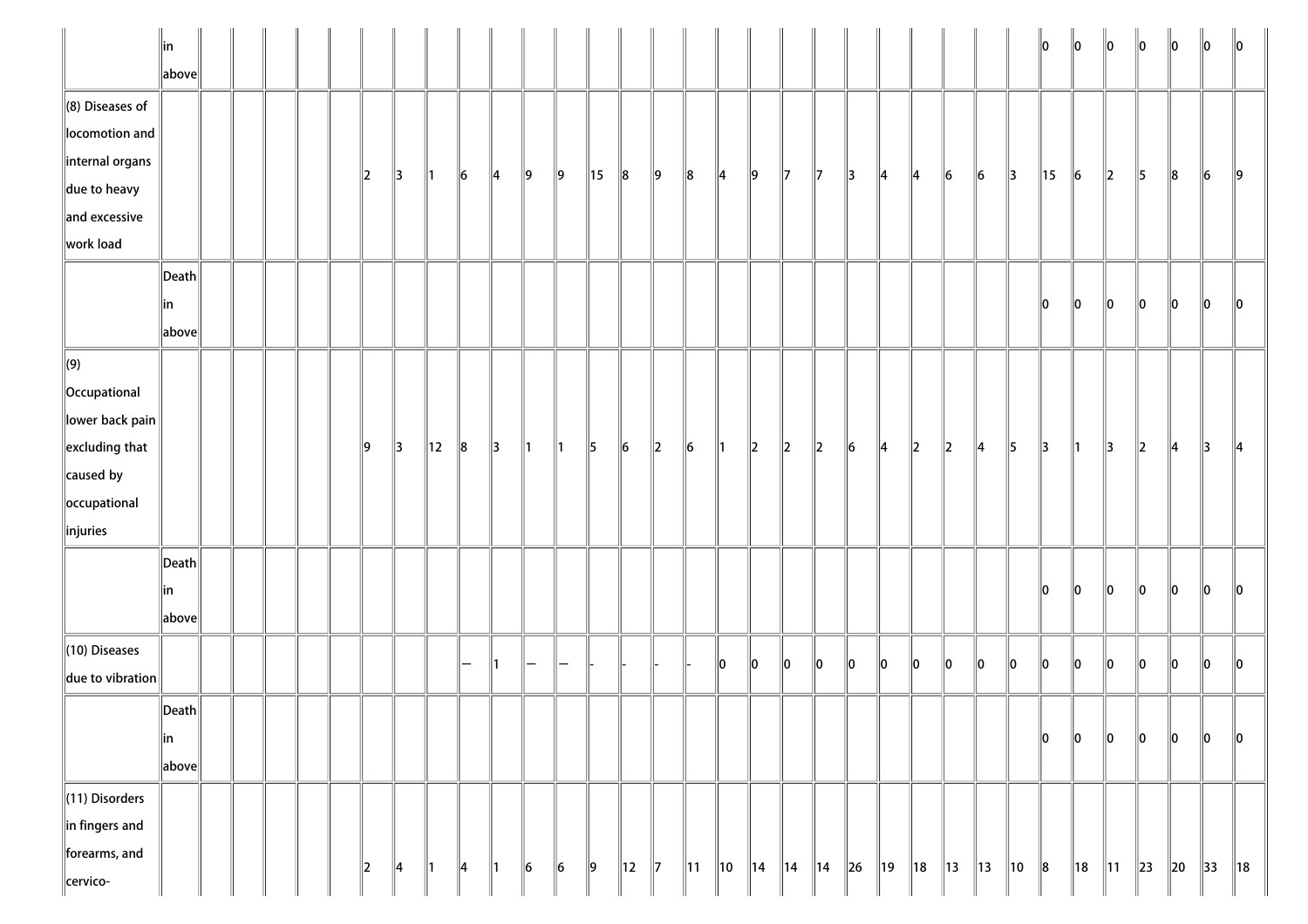| $\parallel$ bronchial       |                                        |  |  |     |          |               |                   |                   |                    |                          |                |          |         |                          |                |                |                |                |                |                |                |                |         |                |                |                |                |          |                |         |                 |
|-----------------------------|----------------------------------------|--|--|-----|----------|---------------|-------------------|-------------------|--------------------|--------------------------|----------------|----------|---------|--------------------------|----------------|----------------|----------------|----------------|----------------|----------------|----------------|----------------|---------|----------------|----------------|----------------|----------------|----------|----------------|---------|-----------------|
| disorder                    |                                        |  |  |     |          |               |                   |                   |                    |                          |                |          |         |                          |                |                |                |                |                |                |                |                |         |                |                |                |                |          |                |         |                 |
|                             | $\left\Vert \mathsf{Death}\right\Vert$ |  |  |     |          |               |                   |                   |                    |                          |                |          |         |                          |                |                |                |                |                |                |                |                |         |                |                |                |                |          |                |         |                 |
|                             | in                                     |  |  |     |          |               |                   |                   |                    |                          |                |          |         |                          |                |                |                |                |                |                |                |                |         |                | 10             | 10             | 10             | 10       | 10             | 10      | $\mathsf{I}$ lo |
|                             | above                                  |  |  |     |          |               |                   |                   |                    |                          |                |          |         |                          |                |                |                |                |                |                |                |                |         |                |                |                |                |          |                |         |                 |
| (12) Diseases               |                                        |  |  |     |          |               |                   |                   |                    |                          |                |          |         |                          |                |                |                |                |                |                |                |                |         |                |                |                |                |          |                |         |                 |
| due to causes               |                                        |  |  | 14  | ∥1       | $\parallel$ 1 | ∥1                | $\parallel$ 2     | 15                 | $\parallel$ 5            | ∥1             | ∥4       | $\ 9\ $ | $\parallel$ <sub>2</sub> | $\vert$ 6      | $\parallel$ 3  | $\ 6\ $        | $\parallel$ 10 | $\parallel$ 10 | $\parallel$ 7  | $\ 8$          | $\ 8$          | 10      | ∥9             | 13             | ∥9             | $\ 2\ $        | 5        | 10             | $\ 21$  | $\parallel$ 11  |
| $\left\Vert$ other than (8) |                                        |  |  |     |          |               |                   |                   |                    |                          |                |          |         |                          |                |                |                |                |                |                |                |                |         |                |                |                |                |          |                |         |                 |
| $\ $ to (11)                |                                        |  |  |     |          |               |                   |                   |                    |                          |                |          |         |                          |                |                |                |                |                |                |                |                |         |                |                |                |                |          |                |         |                 |
|                             | $\vert$ Death $\vert$                  |  |  |     |          |               |                   |                   |                    |                          |                |          |         |                          |                |                |                |                |                |                |                |                |         |                |                |                |                |          |                |         |                 |
|                             | in.                                    |  |  |     |          |               |                   |                   |                    |                          |                |          |         |                          |                |                |                |                |                |                |                |                |         |                | 10             | 10             | 10             | 10       | 10             | 10      | 10              |
|                             | above                                  |  |  |     |          |               |                   |                   |                    |                          |                |          |         |                          |                |                |                |                |                |                |                |                |         |                |                |                |                |          |                |         |                 |
| $\ $ (13) Anoxia            |                                        |  |  |     |          |               | $\overline{}$     | ∥1                | $\left  - \right $ | $\overline{\phantom{a}}$ |                |          |         | ∥1                       | $\ 0\ $        | $\ 0\ $        | $\ 0\ $        | $\parallel$ 1  | $\ 0\ $        | $\ 0\ $        | $ 0\rangle$    | $\ 0\ $        | $\ 0\ $ | 11             | $\ 0\ $        | 11             | ∥1∶            | $\ 0\ $  | $\ 0\ $        | $\ 0\ $ | $\ 0\ $         |
|                             | Death                                  |  |  |     |          |               |                   |                   |                    |                          |                |          |         |                          |                |                |                |                |                |                |                |                |         |                |                |                |                |          |                |         |                 |
|                             | in                                     |  |  |     |          |               |                   |                   |                    |                          |                |          |         |                          |                |                |                |                |                |                |                |                |         |                | llo.           | 10             | 10             | 10       | 10             | llo     | llo             |
|                             | above                                  |  |  |     |          |               |                   |                   |                    |                          |                |          |         |                          |                |                |                |                |                |                |                |                |         |                |                |                |                |          |                |         |                 |
| $\ $ (14) Diseases          |                                        |  |  |     |          |               |                   |                   |                    |                          |                |          |         |                          |                |                |                |                |                |                |                |                |         |                |                |                |                |          |                |         |                 |
| due to chemical             |                                        |  |  |     |          |               |                   |                   |                    |                          |                |          |         |                          |                |                |                |                |                |                |                |                |         |                |                |                |                |          |                |         |                 |
| substances                  |                                        |  |  | ∥10 | $\ 22\ $ | ∥19           | $\parallel$ 33    | $\ 25\ $          | $\parallel$ 15     | $\parallel$ 15           | $\parallel$ 12 | $\ 20\ $ | $\ 8$   | $\ 21\ $                 | $\parallel$ 10 | $\parallel$ 17 | $\parallel$ 12 | $\ 20\ $       | $\parallel$ 15 | $\parallel$ 19 | $\parallel$ 14 | $\parallel$ 16 | 19      | $\parallel$ 13 | $\parallel$ 11 | $\parallel$ 10 | $\parallel$ 10 | $\ 23\ $ | $\parallel$ 11 | ∥18     | $\parallel$ 14  |
| $\parallel$ (excluding      |                                        |  |  |     |          |               |                   |                   |                    |                          |                |          |         |                          |                |                |                |                |                |                |                |                |         |                |                |                |                |          |                |         |                 |
| $\ $ cancer)                |                                        |  |  |     |          |               |                   |                   |                    |                          |                |          |         |                          |                |                |                |                |                |                |                |                |         |                |                |                |                |          |                |         |                 |
|                             | Death                                  |  |  |     |          |               |                   |                   |                    |                          |                |          |         |                          |                |                |                |                |                |                |                |                |         |                |                |                |                |          |                |         |                 |
|                             | in                                     |  |  |     |          |               |                   |                   |                    |                          |                |          |         |                          |                |                |                |                |                |                |                |                |         |                | 13             | ∥1             | 10             | 10       | 10             | llo     | llo             |
|                             | above                                  |  |  |     |          |               |                   |                   |                    |                          |                |          |         |                          |                |                |                |                |                |                |                |                |         |                |                |                |                |          |                |         |                 |
| $\ $ (15)                   |                                        |  |  |     |          |               |                   |                   |                    |                          |                |          |         |                          |                |                |                |                |                |                |                |                |         |                |                |                |                |          |                |         |                 |
| $\ $ Pneumoconiosis $\ $    |                                        |  |  |     |          |               |                   |                   |                    |                          |                |          |         |                          |                |                |                |                |                |                |                |                |         |                |                |                |                |          |                |         |                 |
| $\parallel$ and             |                                        |  |  |     |          |               | $\qquad \qquad -$ | $\qquad \qquad -$ | —                  | -                        |                |          |         |                          | $\ 0\ $        | $\ 0\ $        | $\ 0\ $        | $\ 0\ $        | $\ 0\ $        | $\ 0\ $        | $ 0\rangle$    | 10             | 10      | 10             | 10             | 10             | 10             | 10       | 10             | 10      | $\ 0\ $         |
| complications               |                                        |  |  |     |          |               |                   |                   |                    |                          |                |          |         |                          |                |                |                |                |                |                |                |                |         |                |                |                |                |          |                |         |                 |
| (only absent)               |                                        |  |  |     |          |               |                   |                   |                    |                          |                |          |         |                          |                |                |                |                |                |                |                |                |         |                |                |                |                |          |                |         |                 |
| $\ $ (16) Diseases          |                                        |  |  |     |          |               |                   |                   |                    |                          |                |          |         |                          |                |                |                |                |                |                |                |                |         |                |                |                |                |          |                |         |                 |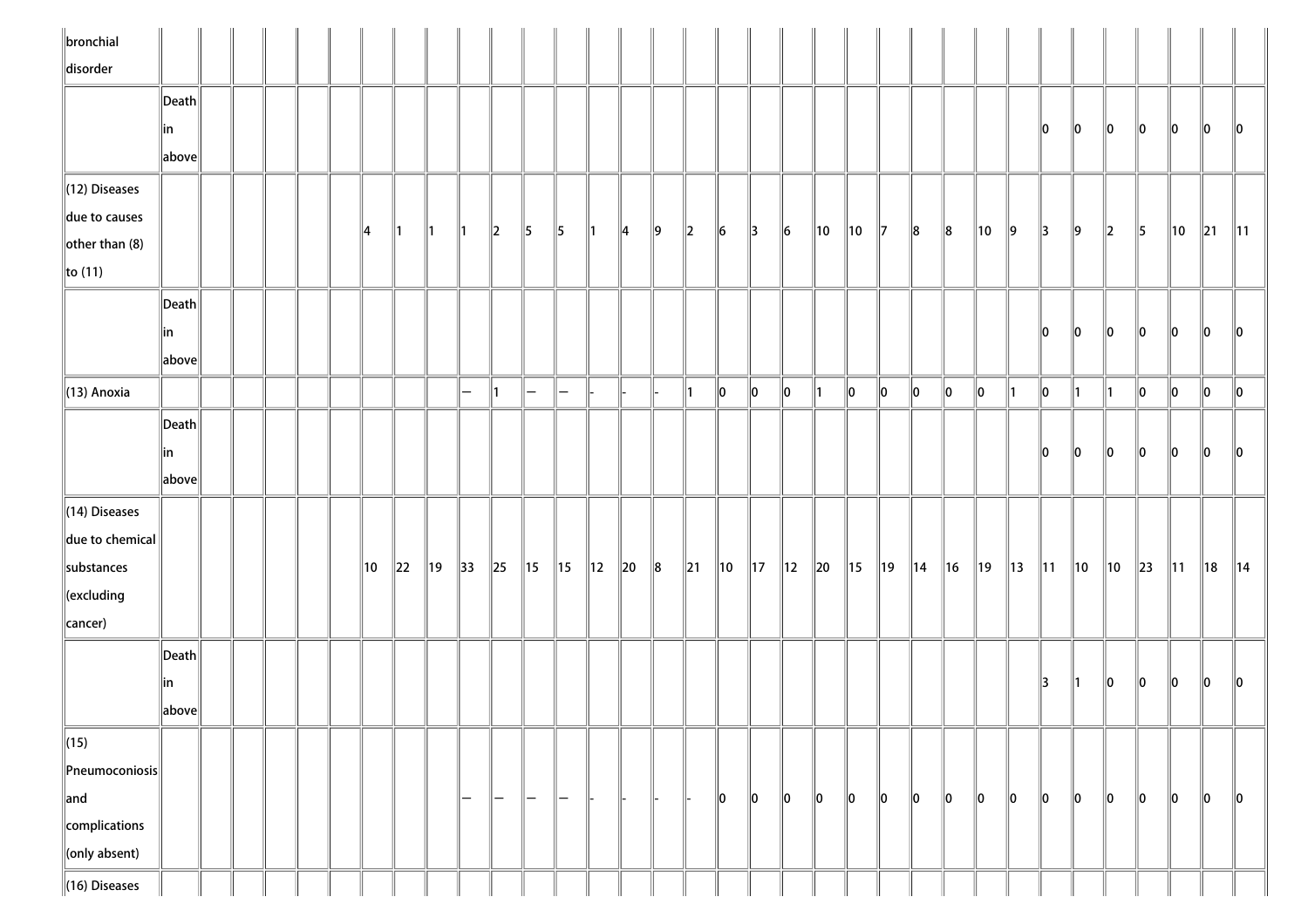| $\ $ due to<br>$\ $ pathogenic |                                        |  |  |  | ∥1 | $\ 20\ $ | $\parallel$ 3 | $\ 8$ | $\ 6\ $ | $\ 6\ $ | $\ 2\ $ | $\parallel$ 7 | $\parallel$ 5 | $\parallel$ 4 | $\parallel$ 3 | $\ 28\ $    | ∥19     | $\parallel$ 71 | ∥4      | $\ 2\ $ | ∥4      | $\parallel$ 4 | ∥8      | $\parallel$ 7 | $\parallel$ 11 | $\parallel$ 12 | $\parallel$ 4 | $\parallel$ 3 | ∥12           | $\parallel$ 97 |
|--------------------------------|----------------------------------------|--|--|--|----|----------|---------------|-------|---------|---------|---------|---------------|---------------|---------------|---------------|-------------|---------|----------------|---------|---------|---------|---------------|---------|---------------|----------------|----------------|---------------|---------------|---------------|----------------|
| $\left\Vert$ organisms         |                                        |  |  |  |    |          |               |       |         |         |         |               |               |               |               |             |         |                |         |         |         |               |         |               |                |                |               |               |               |                |
|                                | $\left\Vert \mathsf{Death}\right\Vert$ |  |  |  |    |          |               |       |         |         |         |               |               |               |               |             |         |                |         |         |         |               |         |               |                |                |               |               |               |                |
|                                | in<br>$\ $ above $\ $                  |  |  |  |    |          |               |       |         |         |         |               |               |               |               |             |         |                |         |         |         |               |         | 10            | 10             | 10             | $\ 0\ $       | 10            | $\parallel$ 0 | 10             |
| $\ $ (16)-2                    |                                        |  |  |  |    |          |               |       |         |         |         |               |               |               |               |             |         |                |         |         |         |               |         |               |                |                |               |               |               |                |
| Occupational                   |                                        |  |  |  |    |          |               |       |         |         |         |               |               |               |               |             |         |                |         |         |         |               |         |               |                |                |               |               |               |                |
| Diseases due to                |                                        |  |  |  |    |          |               |       |         |         |         |               |               |               |               |             |         |                |         |         |         |               |         |               |                |                |               |               |               |                |
| COVID-19 in                    |                                        |  |  |  |    |          |               |       |         |         |         |               |               |               |               |             |         |                |         |         |         |               |         |               |                |                |               |               |               | $\parallel$ 90 |
| above in above                 |                                        |  |  |  |    |          |               |       |         |         |         |               |               |               |               |             |         |                |         |         |         |               |         |               |                |                |               |               |               |                |
| $\ $ pathogenic                |                                        |  |  |  |    |          |               |       |         |         |         |               |               |               |               |             |         |                |         |         |         |               |         |               |                |                |               |               |               |                |
| $\left\Vert$ organisms         |                                        |  |  |  |    |          |               |       |         |         |         |               |               |               |               |             |         |                |         |         |         |               |         |               |                |                |               |               |               |                |
|                                | $\left\Vert \mathsf{Death}\right\Vert$ |  |  |  |    |          |               |       |         |         |         |               |               |               |               |             |         |                |         |         |         |               |         |               |                |                |               |               |               |                |
|                                | in                                     |  |  |  |    |          |               |       |         |         |         |               |               |               |               |             |         |                |         |         |         |               |         |               |                |                |               |               |               | 10             |
|                                | $\ $ above $\ $                        |  |  |  |    |          |               |       |         |         |         |               |               |               |               |             |         |                |         |         |         |               |         |               |                |                |               |               |               |                |
| $\parallel$ (17) Cancer due    |                                        |  |  |  |    |          |               |       |         |         |         |               |               |               |               |             |         |                |         |         |         |               |         |               |                |                |               |               |               |                |
| $\ $ to ionizing               |                                        |  |  |  |    |          |               |       |         |         |         |               |               | 10            | $ 0\rangle$   | $\ 0\ $     | $\ 0\ $ | $\ 0\ $        | $\ 0\ $ | 10      | $\ 0\ $ | 10            | $\ 0\ $ | 10            | 10             | 10             | 10            | $\ 0\ $       | llo           | 10             |
| radiation                      |                                        |  |  |  |    |          |               |       |         |         |         |               |               |               |               |             |         |                |         |         |         |               |         |               |                |                |               |               |               |                |
|                                | $\vert$ Death $\vert$                  |  |  |  |    |          |               |       |         |         |         |               |               |               |               |             |         |                |         |         |         |               |         |               |                |                |               |               |               |                |
|                                | in                                     |  |  |  |    |          |               |       |         |         |         |               |               |               |               |             |         |                |         |         |         |               |         | llo.          | 10             | 10             | llo           | 10            | 10            | 10             |
|                                | above                                  |  |  |  |    |          |               |       |         |         |         |               |               |               |               |             |         |                |         |         |         |               |         |               |                |                |               |               |               |                |
| $\parallel$ (18) Cancer due    |                                        |  |  |  |    |          |               |       |         |         |         |               |               |               |               |             |         |                |         |         |         |               |         |               |                |                |               |               |               |                |
| to chemical                    |                                        |  |  |  |    |          |               |       |         |         |         |               |               | $\ 0\ $       | $\ 0\ $       | $ 0\rangle$ | $\ 0\ $ | 10             | 10      | 10      | 10      | 10            |         | 10            | 10             | 10             | 10            | 10            | $\ 0\ $       | 10             |
| substances                     |                                        |  |  |  |    |          |               |       |         |         |         |               |               |               |               |             |         |                |         |         |         |               |         |               |                |                |               |               |               |                |
|                                | Death                                  |  |  |  |    |          |               |       |         |         |         |               |               |               |               |             |         |                |         |         |         |               |         |               |                |                |               |               |               |                |
|                                | in                                     |  |  |  |    |          |               |       |         |         |         |               |               |               |               |             |         |                |         |         |         |               |         | 10            | 10             | 10             | 10            | $\ 0\ $       | 10            | $\ 0\ $        |
|                                | above                                  |  |  |  |    |          |               |       |         |         |         |               |               |               |               |             |         |                |         |         |         |               |         |               |                |                |               |               |               |                |
| $\parallel$ (19) Cancer due    |                                        |  |  |  |    |          |               |       |         |         |         |               |               |               |               |             |         |                |         |         |         |               |         |               |                |                |               |               |               |                |
| to causes other                |                                        |  |  |  |    |          |               |       |         |         |         |               |               |               |               |             |         |                |         |         |         |               |         |               |                |                |               |               |               |                |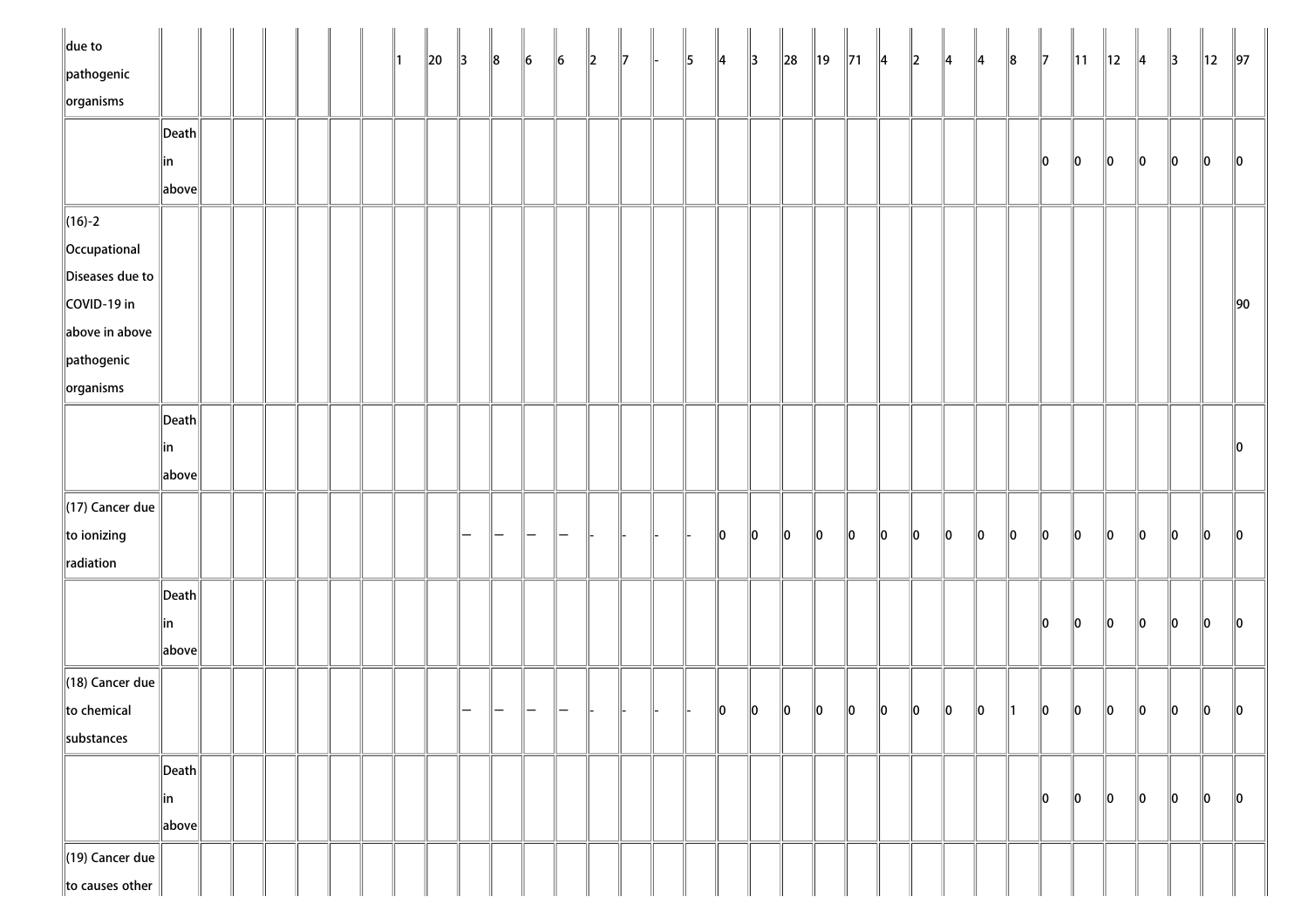| than $(17)$ and            |                                        |  |  |  |              |          |               |               |               |               |               |               |         | 10 | $\ 0\ $        | $\ 0\ $ | $\ 0\ $ | $\ 0\ $     | 10 | 10      | $\ 0\ $        | $\ 0\ $        | $\ 0\ $        | $\ 0\ $        | $\ 0\ $ | $\ 0\ $        | $\ 0\ $       | $\ 0\ $ | $\ 0\ $       | $\ 0\ $       |
|----------------------------|----------------------------------------|--|--|--|--------------|----------|---------------|---------------|---------------|---------------|---------------|---------------|---------|----|----------------|---------|---------|-------------|----|---------|----------------|----------------|----------------|----------------|---------|----------------|---------------|---------|---------------|---------------|
| $\sqrt{(18)}$              |                                        |  |  |  |              |          |               |               |               |               |               |               |         |    |                |         |         |             |    |         |                |                |                |                |         |                |               |         |               |               |
|                            | Death                                  |  |  |  |              |          |               |               |               |               |               |               |         |    |                |         |         |             |    |         |                |                |                |                |         |                |               |         |               |               |
|                            | ∥in                                    |  |  |  |              |          |               |               |               |               |               |               |         |    |                |         |         |             |    |         |                |                |                | 10             | 10      | 10             | 10            | 10      | 10            | 10            |
|                            | $\ $ above $\ $                        |  |  |  |              |          |               |               |               |               |               |               |         |    |                |         |         |             |    |         |                |                |                |                |         |                |               |         |               |               |
| $\ $ (20)                  |                                        |  |  |  |              |          |               |               |               |               |               |               |         |    |                |         |         |             |    |         |                |                |                |                |         |                |               |         |               |               |
| $\ $ Cerebrovascular $\ $  |                                        |  |  |  |              |          |               |               |               |               |               |               |         |    |                |         |         |             |    |         |                |                |                |                |         |                |               |         |               |               |
| disease, heart             |                                        |  |  |  |              |          |               |               |               |               |               |               |         |    |                |         |         |             |    |         |                |                |                |                |         | 3              |               | 6       |               |               |
| disease, etc.              |                                        |  |  |  |              |          |               |               |               |               |               |               |         |    |                |         |         |             |    |         |                |                |                | $\parallel$ 11 | 5       |                | 4             |         | $\parallel$ 2 | $\ 2\ $       |
| $\ $ due to                |                                        |  |  |  |              |          |               |               |               |               |               |               |         |    |                |         |         |             |    |         |                |                |                |                |         |                |               |         |               |               |
| overwork                   |                                        |  |  |  |              |          |               |               |               |               |               |               |         |    |                |         |         |             |    |         |                |                |                |                |         |                |               |         |               |               |
|                            | Death                                  |  |  |  |              |          |               |               |               |               |               |               |         |    |                |         |         |             |    |         |                |                |                |                |         |                |               |         |               |               |
|                            | ∥in                                    |  |  |  |              |          |               |               |               |               |               |               |         |    |                |         |         |             |    |         |                |                |                | 13             | $\ 0\ $ | 10             | 12            | 13      | 11.           | $\parallel$ 1 |
|                            | $\ $ above $\ $                        |  |  |  |              |          |               |               |               |               |               |               |         |    |                |         |         |             |    |         |                |                |                |                |         |                |               |         |               |               |
| $\ $ (21) Mental           |                                        |  |  |  |              |          |               |               |               |               |               |               |         |    |                |         |         |             |    |         |                |                |                |                |         |                |               |         |               |               |
| disorder due to            |                                        |  |  |  |              |          |               |               |               |               |               |               |         |    |                |         |         |             |    |         |                |                |                |                |         |                |               |         |               |               |
| serious                    |                                        |  |  |  |              |          |               |               |               |               |               |               |         |    |                |         |         |             |    |         |                |                |                |                |         |                |               |         |               |               |
| occupational               |                                        |  |  |  |              |          |               |               |               |               |               |               |         |    |                |         |         |             |    |         |                |                |                | 3              | ∥1      | $\vert\vert_6$ | $\parallel$ 2 | $\ 2\ $ | 10            | $\parallel$ 3 |
| psychological              |                                        |  |  |  |              |          |               |               |               |               |               |               |         |    |                |         |         |             |    |         |                |                |                |                |         |                |               |         |               |               |
| burden                     |                                        |  |  |  |              |          |               |               |               |               |               |               |         |    |                |         |         |             |    |         |                |                |                |                |         |                |               |         |               |               |
|                            | $\vert$ Death $\vert$                  |  |  |  |              |          |               |               |               |               |               |               |         |    |                |         |         |             |    |         |                |                |                |                |         |                |               |         |               |               |
|                            | ∥in                                    |  |  |  |              |          |               |               |               |               |               |               |         |    |                |         |         |             |    |         |                |                |                | 10             | $\ 0\ $ | 10             | 11.           | 10      | 10            | $\ 0\ $       |
|                            | $\ $ above $\ $                        |  |  |  |              |          |               |               |               |               |               |               |         |    |                |         |         |             |    |         |                |                |                |                |         |                |               |         |               |               |
| $\ $ (22) Other            |                                        |  |  |  |              |          |               |               |               |               |               |               |         |    |                |         |         |             |    |         |                |                |                |                |         |                |               |         |               |               |
| diseases                   |                                        |  |  |  |              |          |               |               |               |               |               |               |         |    |                |         |         |             |    |         |                |                |                |                |         |                |               |         |               |               |
| $\ $ evidently due to $\ $ |                                        |  |  |  | $\mathbf{1}$ | $\vdash$ | $\parallel$ 1 | $\parallel$ 4 | $\parallel$ 4 | $\parallel$ 4 | $\parallel$ 3 | $\parallel$ 3 | $\ 2\ $ | 4  | $\parallel$ 12 | $\ 8$   | 11      | $\ 14\ $ 22 |    | $\ 9\ $ | $\parallel$ 11 | $\parallel$ 18 | $\parallel$ 17 | $\parallel$ 10 | $\ 8$   | $\parallel$ 3  | 15            | $\ 8$   | $\parallel$ 7 | $\parallel$ 3 |
| occupational               |                                        |  |  |  |              |          |               |               |               |               |               |               |         |    |                |         |         |             |    |         |                |                |                |                |         |                |               |         |               |               |
| causes                     |                                        |  |  |  |              |          |               |               |               |               |               |               |         |    |                |         |         |             |    |         |                |                |                |                |         |                |               |         |               |               |
|                            | $\left\Vert \mathsf{Death}\right\Vert$ |  |  |  |              |          |               |               |               |               |               |               |         |    |                |         |         |             |    |         |                |                |                |                |         |                |               |         |               |               |
|                            | $\parallel$ in                         |  |  |  |              |          |               |               |               |               |               |               |         |    |                |         |         |             |    |         |                |                |                | 11             | 11      | $\ 0\ $        | $\vert$ 0     | $\ 0\ $ | $\ 0\ $       | $\ 0\ $       |